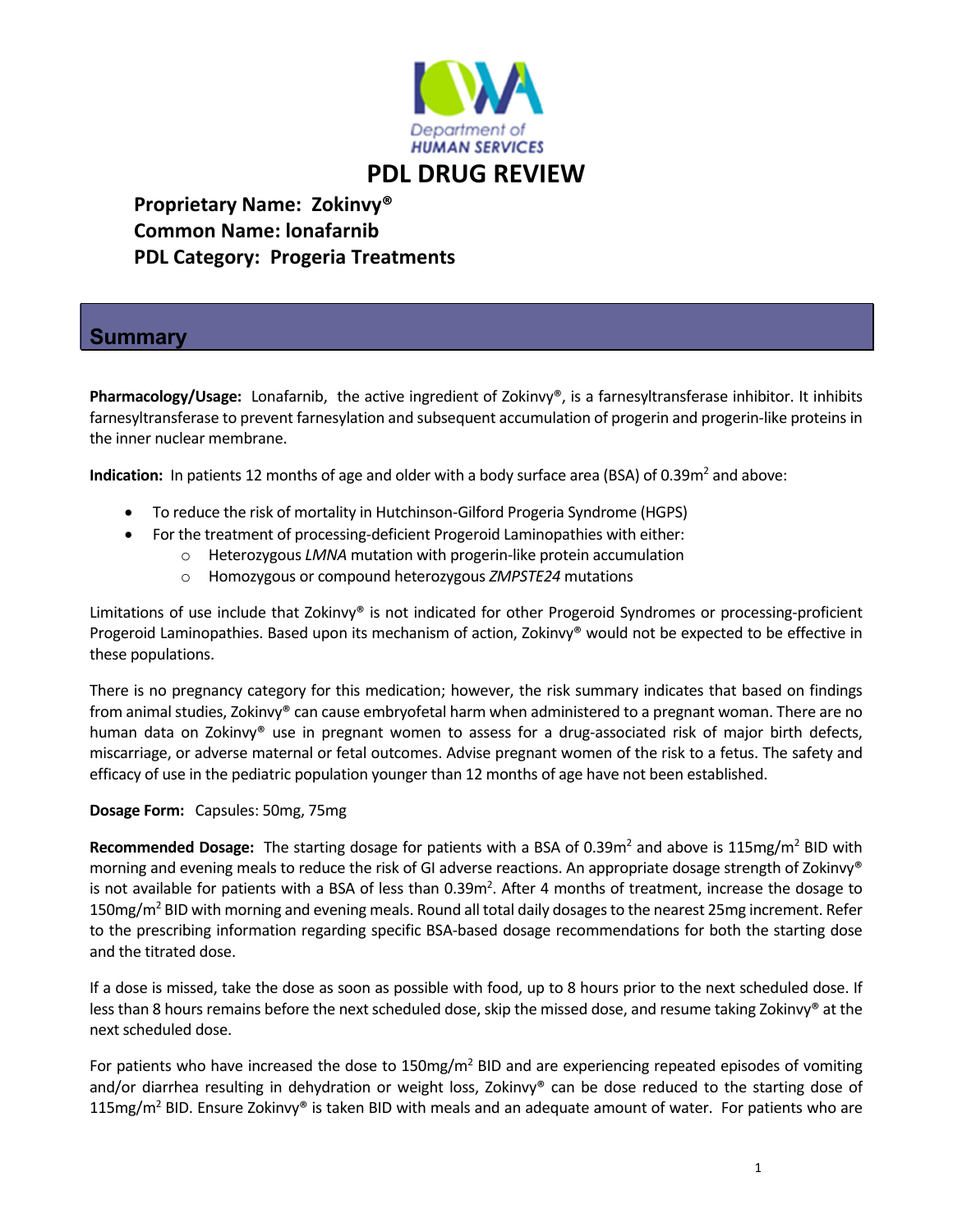unable to swallow capsules, the entire contents of the capsules can be mixed with Ora Blend SF or Ora‐Plus or, for patients unable to access or tolerate Ora Blend SF or Ora‐Plus, the contents of the capsule can be mixed with orange juice (5‐10ml per capsule) or applesauce (1‐2 teaspoonfuls per capsule). Do not mix with juice containing grapefruit or Seville oranges. The mixture must be prepared fresh for each dose and be taken within about 10 minutes of mixing.

Zokinvy® has not been studied in patients with renal or hepatic impairment.

**Drug Interactions:**  Use of Zokinvy® with a strong or moderate CYP3A inhibitor is contraindicated. Avoid consumption of grapefruit or Seville oranges. Avoid coadministration of Zokinvy® with weak CYP3A inhibitors; however, if coadministration is unavoidable, reduce to or continue Zokinvy® at a dosage of 115mg/m<sup>2</sup>. During coadministration, closely monitor for arrhythmias and events such as syncope and heart palpitations. Resume previous Zokinvy® dosage 14 days after discontinuing the weak CYP3A inhibitor.

Use of Zokinvy® with a strong or moderate CYP3A inducer is contraindicated. No Zokinvy® dosage adjustment is recommended if use concomitantly with weak CYP3A inducers.

Avoid coadministration of Zokinvy® with CYP2C9 inhibitors. If coadministration is unavoidable, closely monitor patients for arrhythmias and events such as syncope and heart palpitations.

Coadministration of Zokinvy® with the CYP3A substrates midazolam, lovastatin, simvastatin, or atorvastatin is contraindicated, as coadministration of Zokinvy® with a CYP3A substrate increasesthe AUC and Cmax of the CYP3A substrate, which may increase the risk of the CYP3A substrate's adverse reactions. Avoid coadministration of Zokinvy® with sensitive CYP3A substrates. If coadministration of 11 other sensitive CYP3A substrates is unavoidable, monitor for adverse reactions and reduce the dosage of these sensitive CYP3A substrates per the approved product label. When Zokinvy® is co-administered with certain CYP3A substrates where minimal concentration changes may lead to serious or life-threatening toxicities, monitor for adverse reactions, and reduce the dosage of the CYP3A substrate per its approved product labeling.

Loperamide is contraindicated in patients less than 2 years of age. When Zokinvy® is used concomitantly with loperamide, do not exceed loperamide 1mg QD when first co-administered. Slowly increase loperamide dosage with caution.

Avoid the coadministration of Zokinvy® with CYP2C19 substrates. If coadministration is unavoidable, monitor for adverse reactions and reduce the dosage of the CYP2C19 substrate per its approved product label.

When Zokinvy® is co-administered with P-gp substrates (e.g. digoxin, dabigatran) where minimal concentration changes may lead to serious toxicities, monitor for adverse reactions, and reduce the dosage of the P‐gp substrate in accordance with its approved label.

**Box Warning:** There is no box warning listed with this product.

Common Adverse Drug Reactions: Listed % incidence for adverse drug reactions= reported % incidence for drug *(Zokinvy®). Please note that there was no placebo data in the prescribing information to compare with.* The most frequently reported adverse events included vomiting (90%), diarrhea (81%), nausea (56%), abdominal pain (48%), constipation (22%), flatulence (6%), fatigue (51%), pyrexia (14%), infection (78%), upper respiratory tract infection (51%), rhinitis (19%), decreased appetite (anorexia; 53%), electrolyte abnormalities (43%), weight decrease (37%), myelosuppression (35%), increased aspartate aminotransferase (35%), decreased blood bicarbonate (33%), hypertension (29%), increased alanine aminotransferase (27%), dehydration (5%), musculoskeletal pain (48%), headache (37%), cerebral ischemia (11%), ocular changes (24%), depressed mood (5%), cough (33%), epistaxis (21%), rash (11%), pruritus (8%), and mucositis (8%).

As noted above, laboratory abnormalities developed with Zokinvy® treatment. These laboratory abnormalities often improved while continuing Zokinvy®, but it is not possible to exclude Zokinvy® as a cause of the abnormalities. Periodically monitor electrolytes, complete blood counts, and liver enzymes, and manage abnormalities accordingly.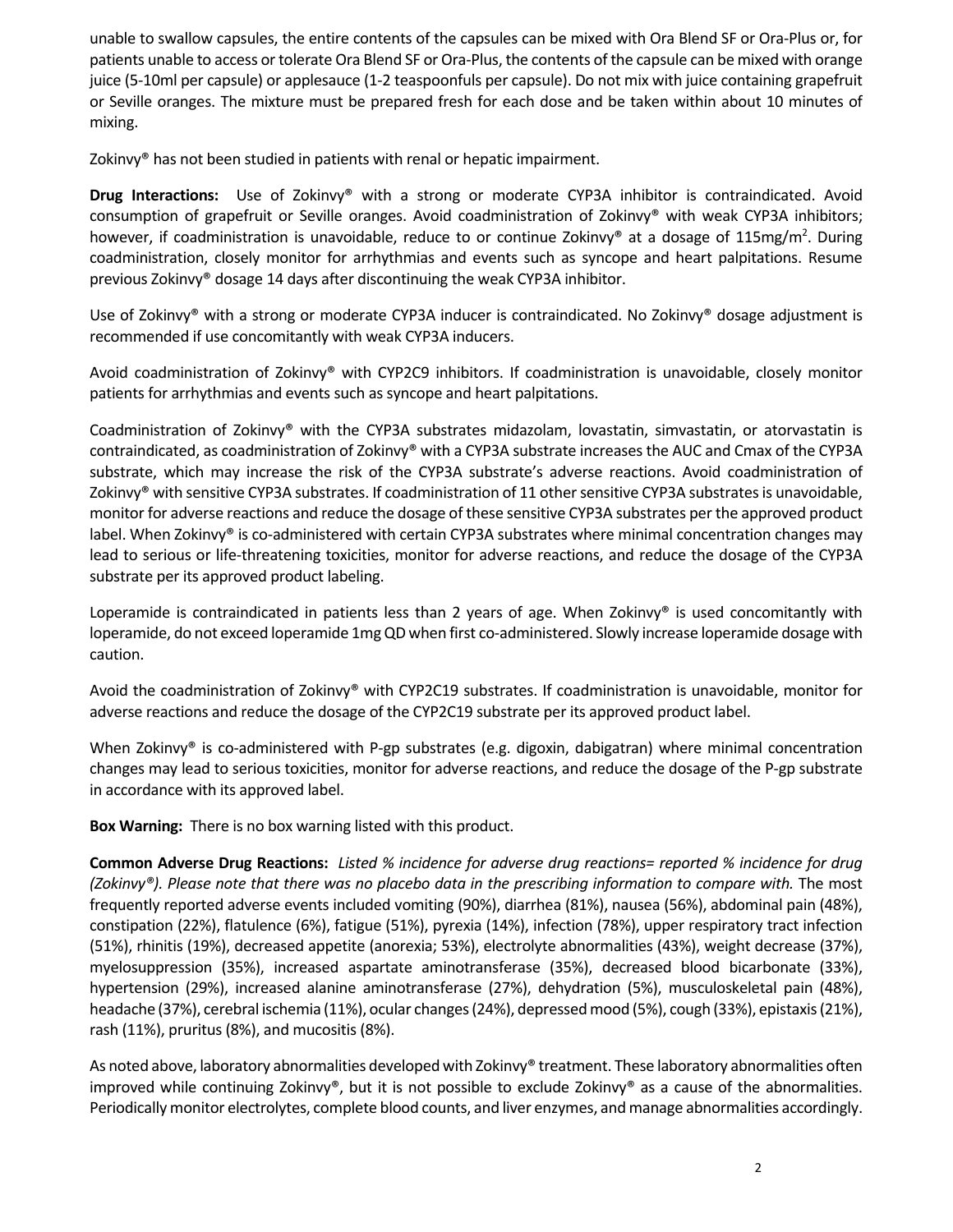Lonafarnib caused nephrotoxicity in animals at drug exposures about equal to that achieved with the human dose. Monitor renal function at regular intervals during Zokinvy® treatment.

Lonafarnib caused rod-dependent, low-light vision decline in animals at drug exposures similar to that achieved with the human dose. Perform ophthalmological evaluation at regular intervals and at the onset of any new visual changes during Zokinvy® therapy.

**Contraindications:**  In patients taking

- Strong or moderate CYP3A inhibitors or inducers
- Midazolam
- Lovastatin, simvastatin, or atorvastatin

**Manufacturer:** Eiger Biopharmaceuticals, Inc

**Analysis:**  The efficacy of Zokinvy® is based on results from the Observational Cohort Survival Study, which retrospectively compared survival data from two phase 2 studies in patients with HGPS to those from a natural history cohort.

Study 1 was a phase 2, open-label, single-arm study that assessed the efficacy of Zokinvy® in patients (N=28; 26 with classic HGPS, one with non‐classic HGPS, and one with Progeroid Laminopathy with *LMNA* heterozygous mutation with progerin-like protein accumulations) who were treated for 24 to 30 months. Among the 28 patients treated, 27 patients with HGPS (16 females, 11 males) were included in the survival analysis. The median age at treatment initiation was 7.5 years for the 27 patients (range 3 to 16 years), while the body weight range was 6.6 to 17.6kg and the BSA range was 0.38 to 0.75 $m^2$ .

After completion of study 1, 26 patients enrolled in a second phase 2 open-label, single-arm study (study 2) that consisted of 2 study phases. In the first phase of study 2, patients received Zokinvy® with additional therapies for about 5 years. In the second phase of study 2, patients received Zokinvy® 150mg/m<sup>2</sup> BID for a period of up to 3 years. There were 35 treatment naïve patients with HGPS enrolled into the second phase of study 2. Of the 35 treated patients (22 males, 13 females), 34 patients had classic HGPS and 1 patient had non‐classic HGPS. The median age of included patients was 6 years(range 2 to 17 years), while the body weight range was 6.7 to 22kg and the BSA range was 0.42 to 0.9 $m^2$ .

The retrospective survival analysis was based on the mortality data from 62 patients (27 patients in study 1 and 35 treatment‐naïve patientsin study 2) and data from matched, untreated patientsin a separate natural history cohort. The lifespan of HGPS patients treated with Zokinvy® increased by an average of 3 months through the first three years of follow‐up and 2.5 years through the last follow‐up time (11 years) compared to untreated patients. The survival analysis can be seen in the table below, which was adapted from the prescribing information.

|                                            | Follow-up time censored at 3 years |                        | Last follow-up time   |                        |
|--------------------------------------------|------------------------------------|------------------------|-----------------------|------------------------|
| Summary                                    | Untreated<br>$(N=62)$              | Zokinvy® ^<br>$(N=62)$ | Untreated<br>$(N=62)$ | Zokinvy® ^<br>$(N=62)$ |
| Number of deaths (%)                       | 12 (19.4%)                         | 5(8.1%)                | 25 (40.3%)            | 21 (33.9%)             |
| Mean survival time, years                  | 2.6                                | 2.8                    | 5.5                   | 8.0                    |
| Difference in mean survival<br>time, years |                                    | 0.24                   |                       | 2.5                    |
| HR for risk of death                       |                                    | 0.30                   |                       | 0.40                   |

^ Includes 27 patients in study 1 and 35 treatment‐naïve patients in study 2